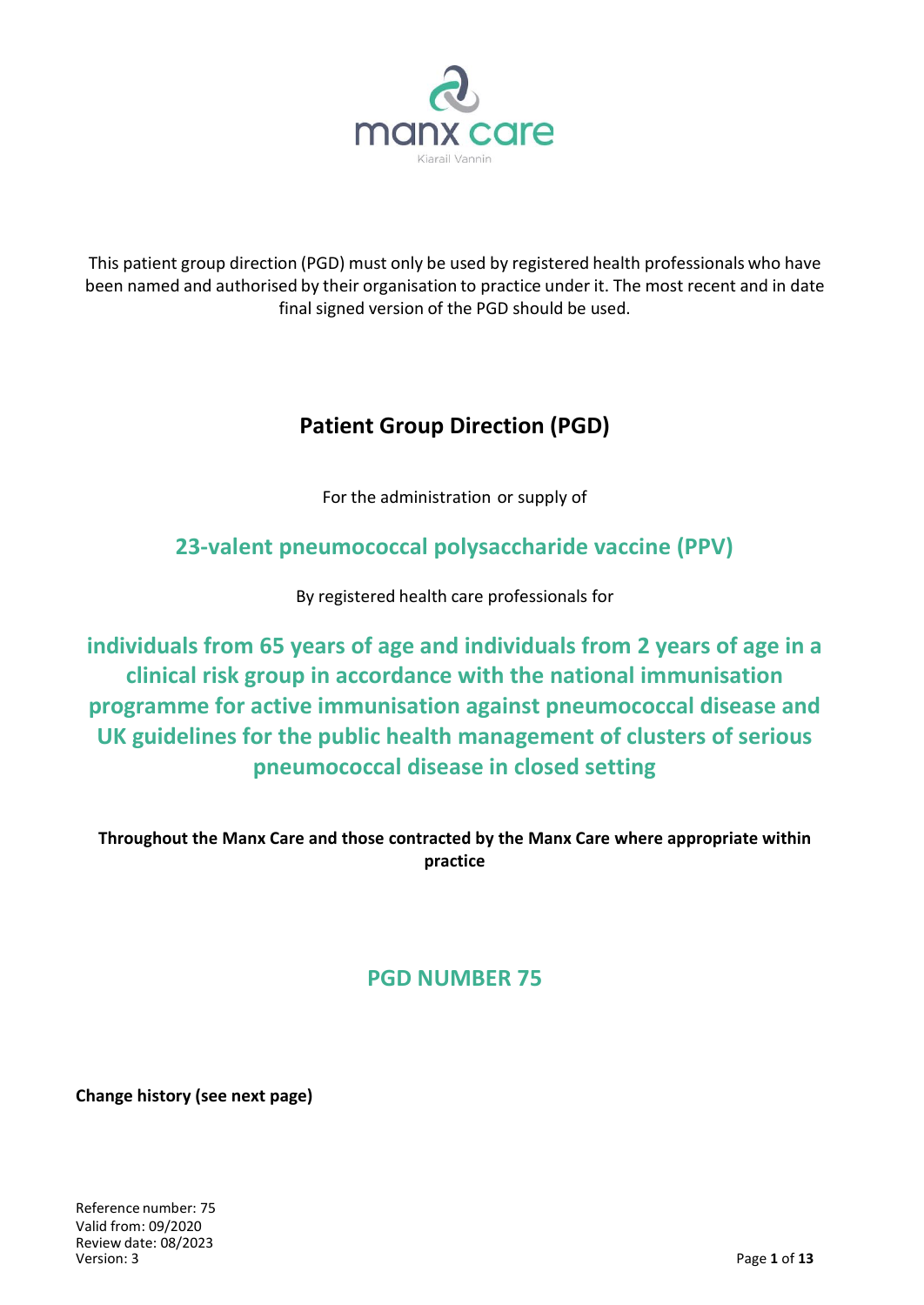# **1. Change history**

| <b>Version</b><br>number | <b>Change details</b>                                                                                                                                                                                                                                                                                                                                                                                                                                                                                                                                                                                                                                                                                                  | <b>Date</b> |
|--------------------------|------------------------------------------------------------------------------------------------------------------------------------------------------------------------------------------------------------------------------------------------------------------------------------------------------------------------------------------------------------------------------------------------------------------------------------------------------------------------------------------------------------------------------------------------------------------------------------------------------------------------------------------------------------------------------------------------------------------------|-------------|
| V01.00                   | New PHE PGD template                                                                                                                                                                                                                                                                                                                                                                                                                                                                                                                                                                                                                                                                                                   | 01/09/2016  |
| V02.00                   | PPV PGD amended to:<br>include vaccination in accordance with UK guidelines for the<br>public health management of clusters of serious<br>pneumococcal disease in closed settings<br>include 64 year olds who may be immunised during the<br>$\bullet$<br>influenza season and who will turn 65 years by the 31<br>March<br>include both vial and pre-filled syringe presentations of PPV<br>$\bullet$<br>include additional healthcare practitioners in Section 3<br>$\bullet$<br>refer to PHE vaccine incident guidance within the off-label<br>$\bullet$<br>and storage sections<br>include minor rewording, layout and formatting changes for<br>$\bullet$<br>clarity and consistency with other PHE PGD templates | 08/08/2018  |
| V03.00                   | PPV PGD amended to:<br>clarify abbreviation from PPV to PPV23 as used in the Green<br>$\bullet$<br><b>Book</b><br>Recommend vaccination contacts if not received PPV23 in<br>$\bullet$<br>the preceding 12 months<br>Insert a note on immunisation of welders in the inclusion<br>$\bullet$<br>section and remove mention elsewhere<br>Update off-label section in line with revised SPC<br>$\bullet$<br>Include minor wording, layout and formatting changes for<br>$\bullet$<br>clarify and consistency with other PHE PGD templates                                                                                                                                                                                 | 19/05/2020  |
|                          |                                                                                                                                                                                                                                                                                                                                                                                                                                                                                                                                                                                                                                                                                                                        |             |

# **2. Medicines practice guideline 2:** *Patient group directions*

Refer to the relevant sections of NICE medicines practice guideline 2: *Patient group directions* as stated in the blank template notes. For further information about PGD signatories, see the NHS and Manx Care PGD website FAQs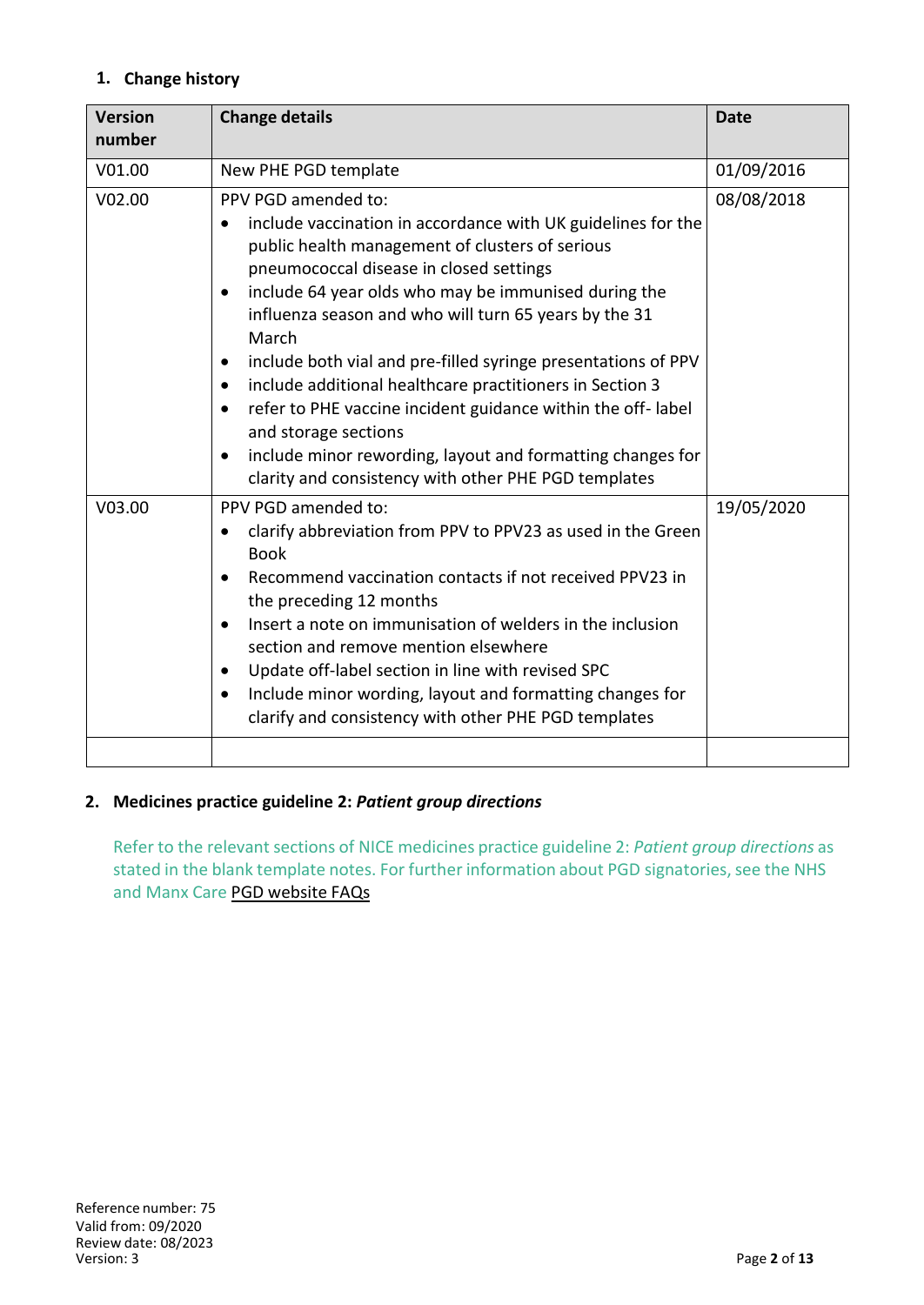#### **3. PGD development**

Refer to the NICE PGD competency framework for people developing PGDs

| Job Title & organisation           | <b>Name</b> | <b>Signature</b> | <b>Date</b> |
|------------------------------------|-------------|------------------|-------------|
| Author of the PGD                  |             |                  |             |
| Member of the PGD<br>working group |             |                  |             |

#### **4. PGD authorisation**

Refer to the NICE PGD competency framework for people authorising PGDs

| <b>Job Title</b>                                             | <b>Name</b> | Signature | <b>Date</b> |
|--------------------------------------------------------------|-------------|-----------|-------------|
| <b>Medical Director</b>                                      |             |           |             |
| Chief Pharmacist/<br><b>Pharmaceutical Adviser</b>           |             |           |             |
| Senior Paramedic                                             |             |           |             |
| Director of Nursing                                          |             |           |             |
| <b>GP Adviser</b>                                            |             |           |             |
| Senior Microbiologist<br>(if PGD contains<br>antimicrobials) |             |           |             |

#### **5. PGD adoption by the provider**

Refer to the NICE PGD competency framework for people authorising PGDs

| Job title and<br>organisation | <b>Signature</b> | <b>Date</b> | Applicable or not<br>applicable to area |
|-------------------------------|------------------|-------------|-----------------------------------------|
|                               |                  |             |                                         |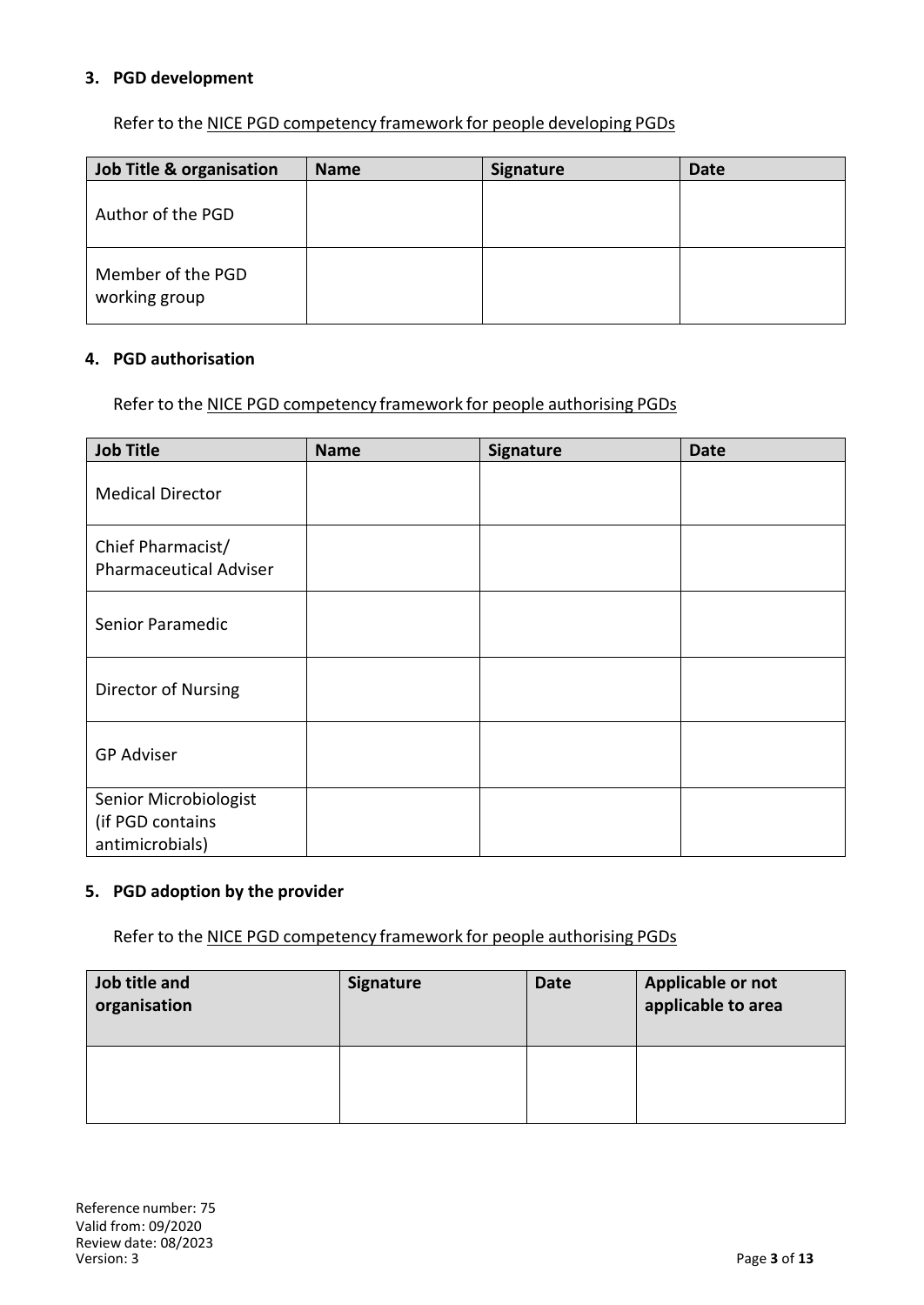# **6. Training and competency of registered healthcare professionals, employed or contracted by the Manx Care, GP practice or Hospice**

|                                                        | Requirements of registered Healthcare professionals working<br>under the PGD                                                                                                                                                                                                                             |
|--------------------------------------------------------|----------------------------------------------------------------------------------------------------------------------------------------------------------------------------------------------------------------------------------------------------------------------------------------------------------|
| <b>Qualifications and</b><br>professional registration | Registered healthcare professionals, working within or<br>٠<br>contracted by the Manx Care, GP practice or Hospice who are<br>permitted staff groups outlined within the current PGD policy<br>Pharmacists must be practising in Manx Care authorised<br>٠<br>premises i.e. contracted pharmacy premises |
|                                                        | Additionally practitioners:<br>must be familiar with the vaccine product and alert to changes<br>in the Summary of Product Characteristics (SPC), Immunisation<br>Against Infectious Disease ('The Green Book'), and national and<br>local immunisation programmes                                       |
|                                                        | must have undertaken training appropriate to this PGD as<br>٠<br>required by local policy and in line with the National Minimum<br><b>Standards and Core Curriculum for Immunisation Training</b><br>must be competent to undertake immunisation and to discuss<br>issues related to immunisation        |
|                                                        | must be competent in the handling and storage of vaccines, and<br>management of the 'cold chain'<br>must be competent in the recognition and management of<br>anaphylaxis                                                                                                                                |
|                                                        | Practitioners must ensure they are up to date with relevant issues<br>and clinical skills relating to immunisation and management of<br>anaphylaxis, with evidence of appropriate Continued Professional<br>Development (CPD)                                                                            |
| <b>Initial training</b>                                | Knowledge of current guidelines and the administration of the<br>٠<br>drug specified in this PGD/BNF and of the inclusion and<br>exclusion criteria                                                                                                                                                      |
|                                                        | Training which enables the practitioner to make a clinical<br>assessment to establish the need for the medication covered by<br>this PGD<br>Local training in the use of PGDs<br>٠                                                                                                                       |
| Competency                                             | Staff will be assessed on their knowledge of drugs and clinical                                                                                                                                                                                                                                          |
| assessment                                             | assessment as part the competency framework for registered                                                                                                                                                                                                                                               |
|                                                        | health professionals using PGDs                                                                                                                                                                                                                                                                          |
| <b>Ongoing training and</b>                            | The registered health care professionals should make sure they are                                                                                                                                                                                                                                       |
| competency                                             | aware of any changes to the recommendations for this<br>medication; it is the responsibility of the registered health care                                                                                                                                                                               |
|                                                        | professionals to keep up to date with continuing professional<br>development. PGD updates will be held every two years                                                                                                                                                                                   |

Refer to the NICE PGD competency framework for health professionals using PGDs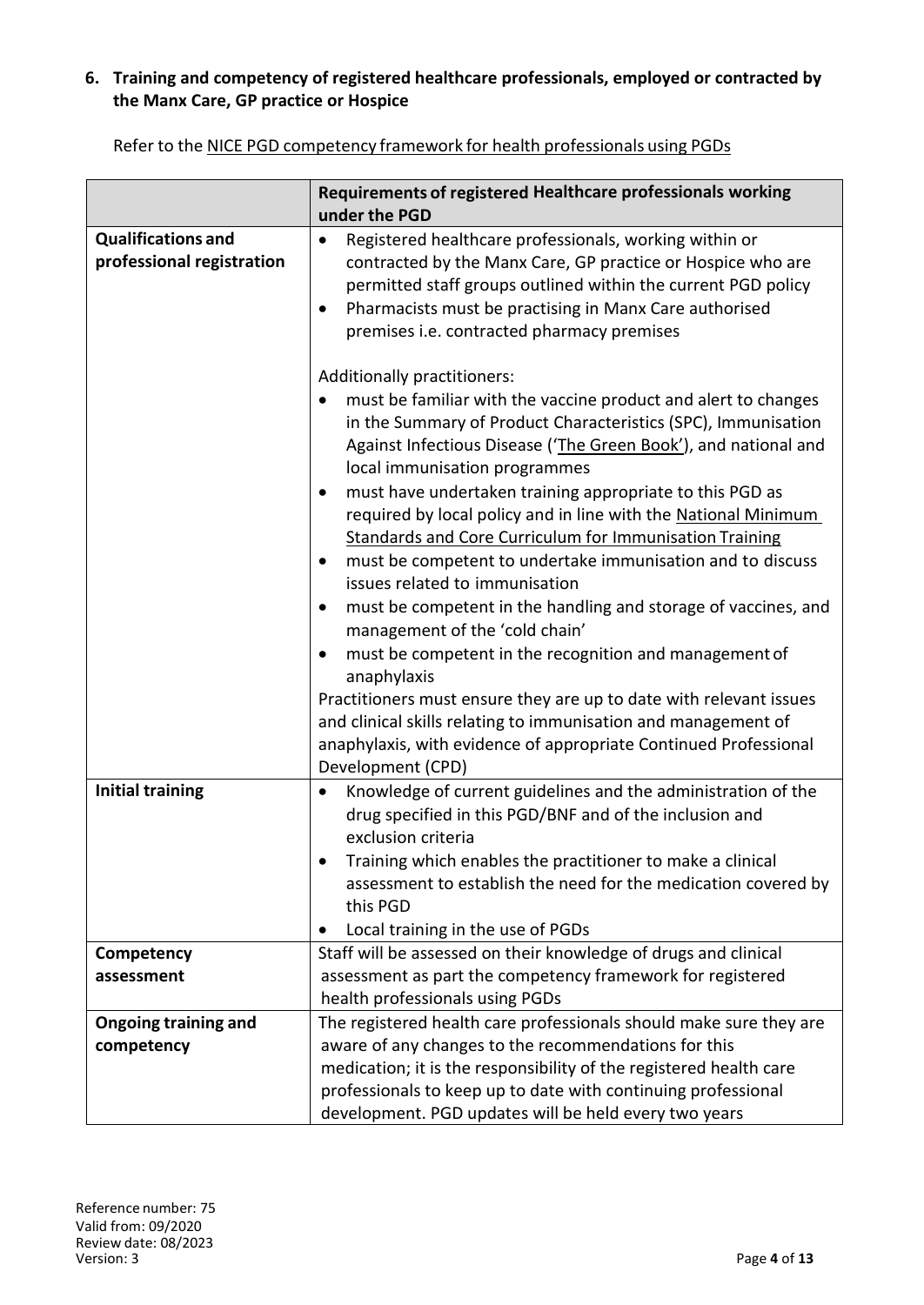# **7. Clinical Conditions**

| <b>Clinical condition or</b>     | Indicated for the active immunisation of individuals from 65 years of       |
|----------------------------------|-----------------------------------------------------------------------------|
| situation to which               | age and individuals from 2 years of age in a clinical risk group, for       |
| this PGD applies                 | the prevention of pneumococcal disease in accordance with the               |
|                                  | national immunisation programme, UK guidelines for the public               |
|                                  | health management of clusters of serious pneumococcal disease in            |
|                                  | closed settings and recommendations given in Chapter 25 of                  |
|                                  | Immunisation Against Infectious Disease: the 'Green Book'                   |
| <b>Inclusion criteria</b>        | Individuals who:                                                            |
|                                  | are aged 65 years and over (including those 64 year olds who                |
|                                  | may be immunised during the influenza season and who will turn              |
|                                  | 65 years by the 31 March) <sup>2</sup>                                      |
|                                  | are aged 2 years and over and have a medical condition included             |
|                                  | in the clinical risk groups defined in the Green Book Chapter 25            |
|                                  | Table 25.2 (copy provided at Appendix D)                                    |
|                                  | have asplenia, splenic dysfunction or chronic kidney disease (see           |
|                                  | Appendix D) and require a pneumococcal polysaccharide vaccine               |
|                                  | (PPV23) booster                                                             |
|                                  | are a close contact recommended vaccination by the local Health             |
|                                  | Protection Team for the public health management of                         |
|                                  | pneumococcal disease in accordance with UK guidelines for the               |
|                                  | public health management of clusters of serious pneumococcal                |
|                                  | disease in closed settings                                                  |
|                                  | Note: Individuals at risk of frequent or continuous occupational            |
|                                  | exposure to metal frames (such as welders) should be considered             |
|                                  |                                                                             |
|                                  | for immunisation taking into account exposure control measures in           |
|                                  | place. This indication is outside the remit of this PGD                     |
| <b>Exclusion criteria</b>        | Individuals for whom no valid consent has been received. Individuals        |
|                                  |                                                                             |
|                                  | who:                                                                        |
|                                  | are less than 2 years of age<br>$\bullet$                                   |
|                                  | have previously received PPV23 over the age of 2 years, except<br>$\bullet$ |
|                                  | individuals with asplenia, splenic dysfunction and chronic kidney           |
|                                  | disease (see Appendix D) and those recommended vaccination                  |
|                                  | for the public health management of clusters of serious                     |
|                                  | pneumococcal disease in closed settings                                     |
|                                  | have had a confirmed anaphylactic reaction to a previous dose of<br>٠       |
|                                  | PPV23 or to any component of the vaccine                                    |
|                                  | have received pneumococcal conjugate vaccine (PCV) in the<br>٠              |
|                                  | preceding 2 months                                                          |
|                                  | are suffering from acute severe febrile illness (the presence of a<br>٠     |
|                                  | minor infection is not a contraindication for immunisation)                 |
| <b>Cautions (including any</b>   | Antibody response may be impaired in those with immunological               |
| relevant action to be            | impairment and those with an absent or dysfunctional spleen (see            |
| taken)                           | Special considerations / additional information section regarding           |
|                                  | appropriate timing of vaccination)                                          |
| <b>Arrangements for referral</b> | Patient should be referred to a more experienced clinical                   |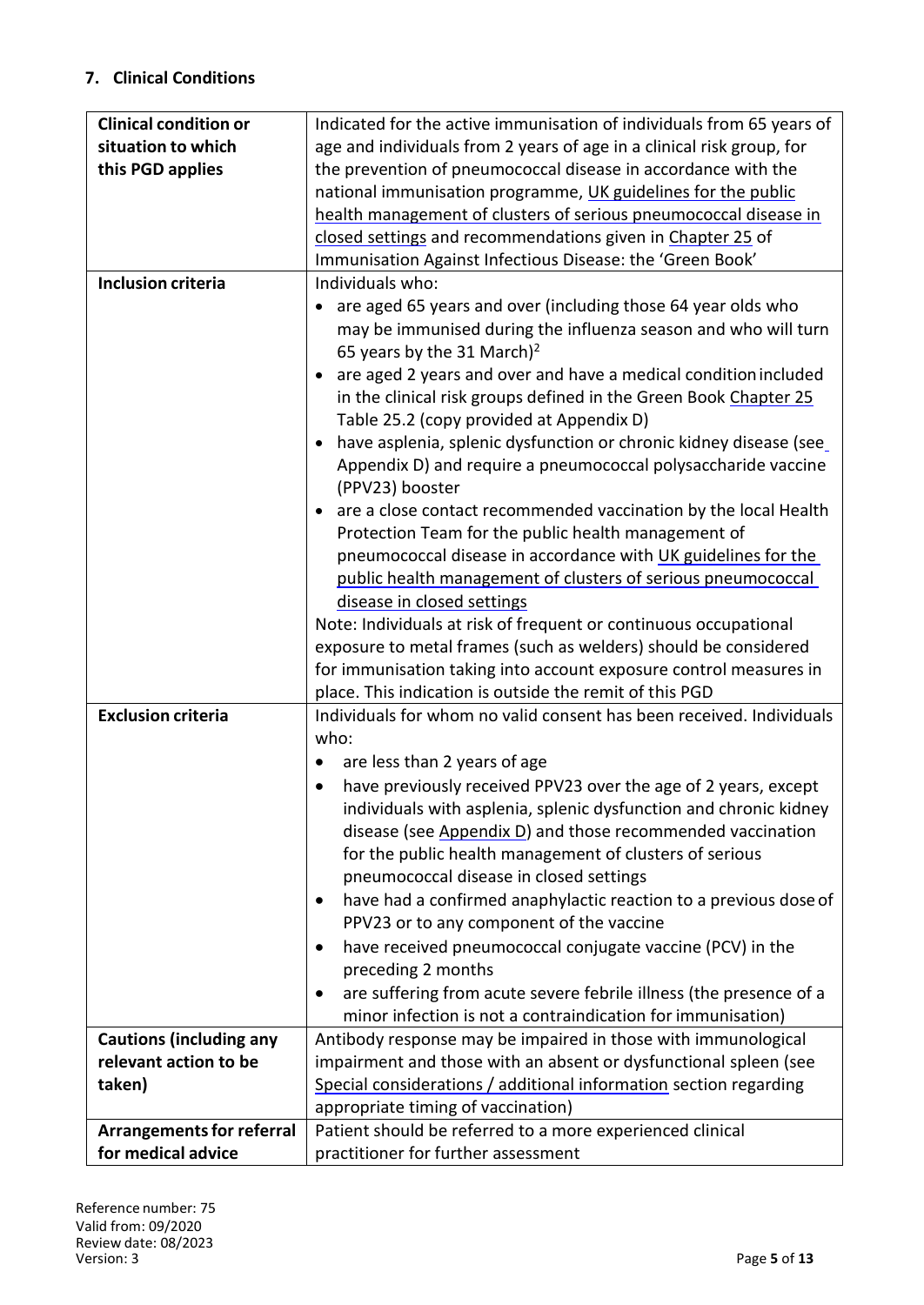| Action to be taken if         | If aged less than 2 years PPV23 is not indicated, ensure PCV                                    |
|-------------------------------|-------------------------------------------------------------------------------------------------|
| patient excluded              | immunisation is up-to-date.                                                                     |
|                               | If PPV23 has previously been received over the age of 2 years<br>$\bullet$                      |
|                               | and the individual does not have asplenia, splenic dysfunction or                               |
|                               | chronic kidney disease (see Appendix D) and the individual is not                               |
|                               | recommended vaccination for the public health management of                                     |
|                               | clusters of serious pneumococcal disease in closed settings,<br>further PPV23 is not indicated. |
|                               | Individuals who have received PCV in the preceding 8 weeks<br>$\bullet$                         |
|                               | postpone immunisation until 8 weeks has elapsed.                                                |
|                               | In case of postponement due to acute severe febrile illness,                                    |
|                               | advise when the individual can be vaccinated and ensure                                         |
|                               | another appointment is arranged.                                                                |
|                               | Seek appropriate advice from the local Screening and<br>$\bullet$                               |
|                               | Immunisation Team, local Health Protection Team or the                                          |
|                               | individual's clinician as required.                                                             |
|                               | The risk to the individual of not being immunised must be taken<br>$\bullet$                    |
|                               | into account.                                                                                   |
|                               | Document the reason for exclusion and any action taken in the<br>$\bullet$                      |
|                               | individual's clinical records.                                                                  |
|                               | Inform or refer to the GP or a prescriber as appropriate.<br>$\bullet$                          |
| Action to be taken if         | A verbal explanation should be given to the patient on: the need<br>$\bullet$                   |
| patient declines<br>treatment | for the medication and any possible effects or potential risks                                  |
|                               | which may occur as a result of refusing treatment                                               |
|                               | This information must be documented in the patients' health<br>$\bullet$<br>records             |
|                               | Any patient who declines care must have demonstrated capacity<br>to do so                       |
|                               | Where appropriate care should be escalated<br>٠                                                 |
|                               | Informed consent, from the individual or a person legally able to<br>$\bullet$                  |
|                               | act on the person's behalf, must be obtained for each                                           |
|                               | administration                                                                                  |
|                               | Advise the individual/parent/carer about the protective effects<br>٠                            |
|                               | of the vaccine, the risks of infection and potential complications                              |
|                               | of disease                                                                                      |
|                               | Document advice given and the decision reached<br>٠                                             |
|                               | Inform or refer to the GP as appropriate                                                        |

# **8. Details of the medicine**

| Name, form and strength | 23-valent pneumococcal polysaccharide vaccine (PPV) eg:                                                                                                                                                                                                 |
|-------------------------|---------------------------------------------------------------------------------------------------------------------------------------------------------------------------------------------------------------------------------------------------------|
| of medicine             | Pneumococcal polysaccharide vaccine4, 0.5ml solution for<br>injection in a vial or pre-filled syringe, with each 0.5ml dose<br>containing 25 micrograms of each of the following 23<br>pneumococcal polysaccharide serotypes: 1, 2, 3, 4, 5, 6B, 7F, 8, |
|                         | 9N, 9V, 10A, 11A, 12F, 14, 15B, 17F, 18C, 19F, 19A, 20, 22F, 23F,<br>33F<br>Pneumovax <sup>®</sup> 23 solution for injection in a pre-filled syringe<br>$\bullet$                                                                                       |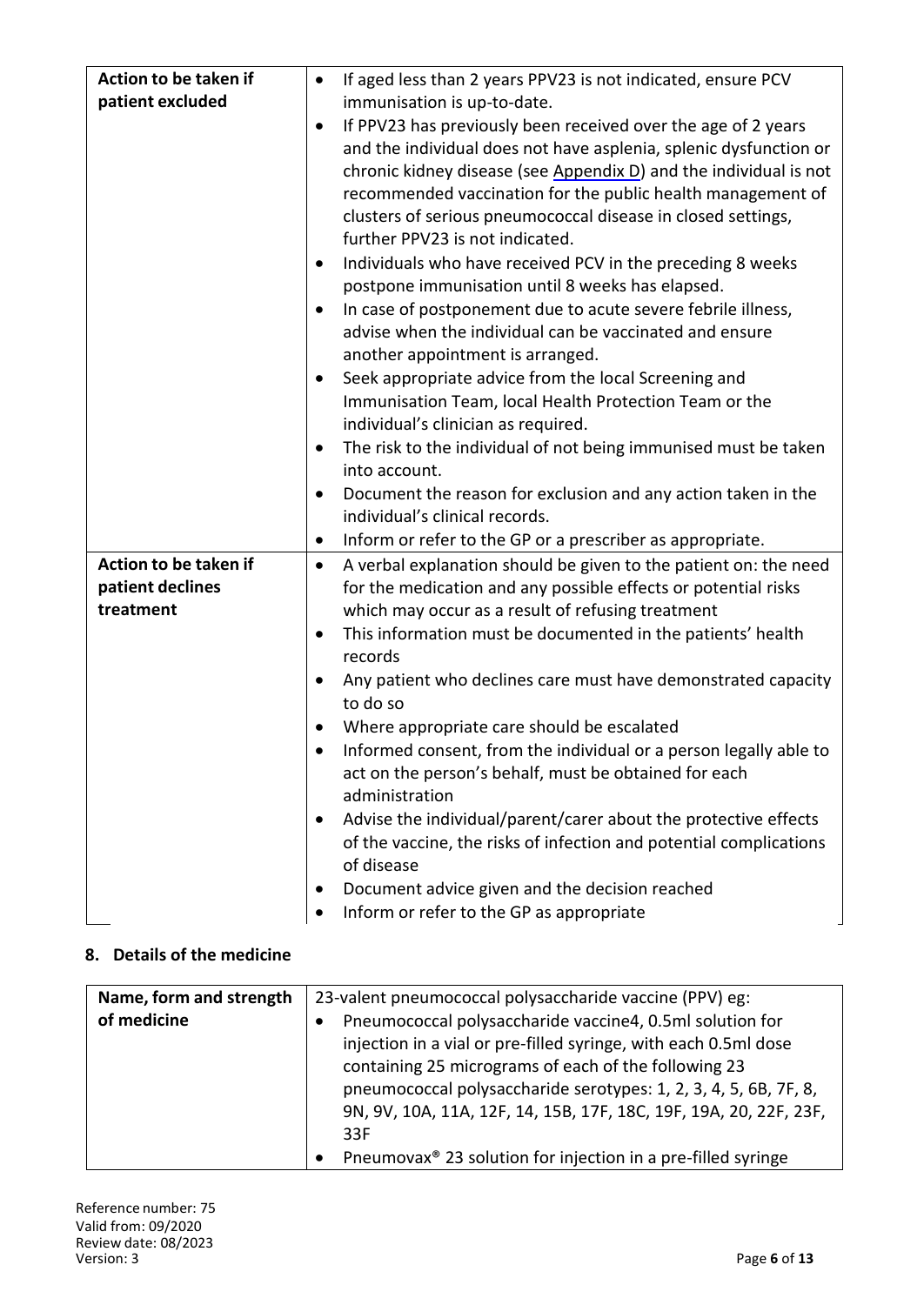| <b>Legal category</b>                                    | Prescription only medicine (POM)                                                                                                                                                                                                                                                                                                                                                                                                                                                                                                                                                                                                                                                                                                                                                                                                                                                                                                                                                                              |
|----------------------------------------------------------|---------------------------------------------------------------------------------------------------------------------------------------------------------------------------------------------------------------------------------------------------------------------------------------------------------------------------------------------------------------------------------------------------------------------------------------------------------------------------------------------------------------------------------------------------------------------------------------------------------------------------------------------------------------------------------------------------------------------------------------------------------------------------------------------------------------------------------------------------------------------------------------------------------------------------------------------------------------------------------------------------------------|
| Indicate any off-label use<br>(if relevant)              | Administration of a further dose of PPV23 to high-risk individuals<br>$\bullet$<br>who have already received a dose of PPV23 more than 12<br>months previously is off-label but is recommended in<br>accordance with the UK guidelines for the public health<br>management of clusters of serious pneumococcal disease in<br>closed settings<br>Vaccine should be stored according to the conditions detailed in<br>the Storage section below. However, in the event of an<br>inadvertent or unavoidable deviation of these conditions refer<br>to PHE Vaccine Incident Guidance. Where vaccine is assessed in<br>accordance with these guidelines as appropriate for continued<br>use this would constitute off-label administration under this PGD<br>Where a vaccine is recommended off-label consider, as part of<br>the consent process, informing the individual/parent/carer that<br>the vaccine is being offered in accordance with national<br>guidance but that this is outside the product licence |
| Route/method of<br>administration                        | Administer by intramuscular or subcutaneous injection. The<br>$\bullet$<br>preferred site is the deltoid region of the upper arm.<br>The intramuscular route is routinely used because localised<br>$\bullet$<br>reactions are more common when vaccines are given<br>subcutaneously. However, for individuals with a bleeding<br>disorder, vaccines may alternatively be given by subcutaneous<br>injection to reduce the risk of bleeding.<br>See Appendix C for more information.<br>٠                                                                                                                                                                                                                                                                                                                                                                                                                                                                                                                     |
| Dose and frequency                                       | Single 0.5ml dose.<br>$\bullet$<br>Individuals with asplenia, splenic dysfunction or chronic kidney<br>$\bullet$<br>disease (see Appendix D) should be revaccinated at 5 year<br>intervals.<br>PPV23 should be offered to high-risk individuals recommended<br>vaccination by the local Health Protection Team for the public<br>health management of pneumococcal disease in accordance<br>with UK guidelines for the public health management of clusters<br>of serious pneumococcal disease in closed settings<br>Revaccination is not routinely indicated for other individuals                                                                                                                                                                                                                                                                                                                                                                                                                           |
| <b>Quantity to be</b><br>administered and/or<br>supplied | Single 0.5ml dose                                                                                                                                                                                                                                                                                                                                                                                                                                                                                                                                                                                                                                                                                                                                                                                                                                                                                                                                                                                             |
| <b>Maximum or minimum</b><br>treatment period            | Single 0.5ml dose (see Dose and frequency regarding indications for<br>revaccination).                                                                                                                                                                                                                                                                                                                                                                                                                                                                                                                                                                                                                                                                                                                                                                                                                                                                                                                        |

<sup>&</sup>lt;sup>2</sup> The NHS England Directed Enhanced Service (DES) for pneumococcal polysaccharide vaccination (PPV23) is renewed annually. Historically the DES allows PPV23 to be administered to those aged 64 years if they attain 65 years of age by the 31<sup>st</sup> March. This is to facilitate co-administration of both PPV23 and influenza vaccine at the same practice visit.

3 Exclusion under this Patient Group Direction does not necessarily mean the medication is contraindicated, but it would be outside its remit and another form of authorisation will be required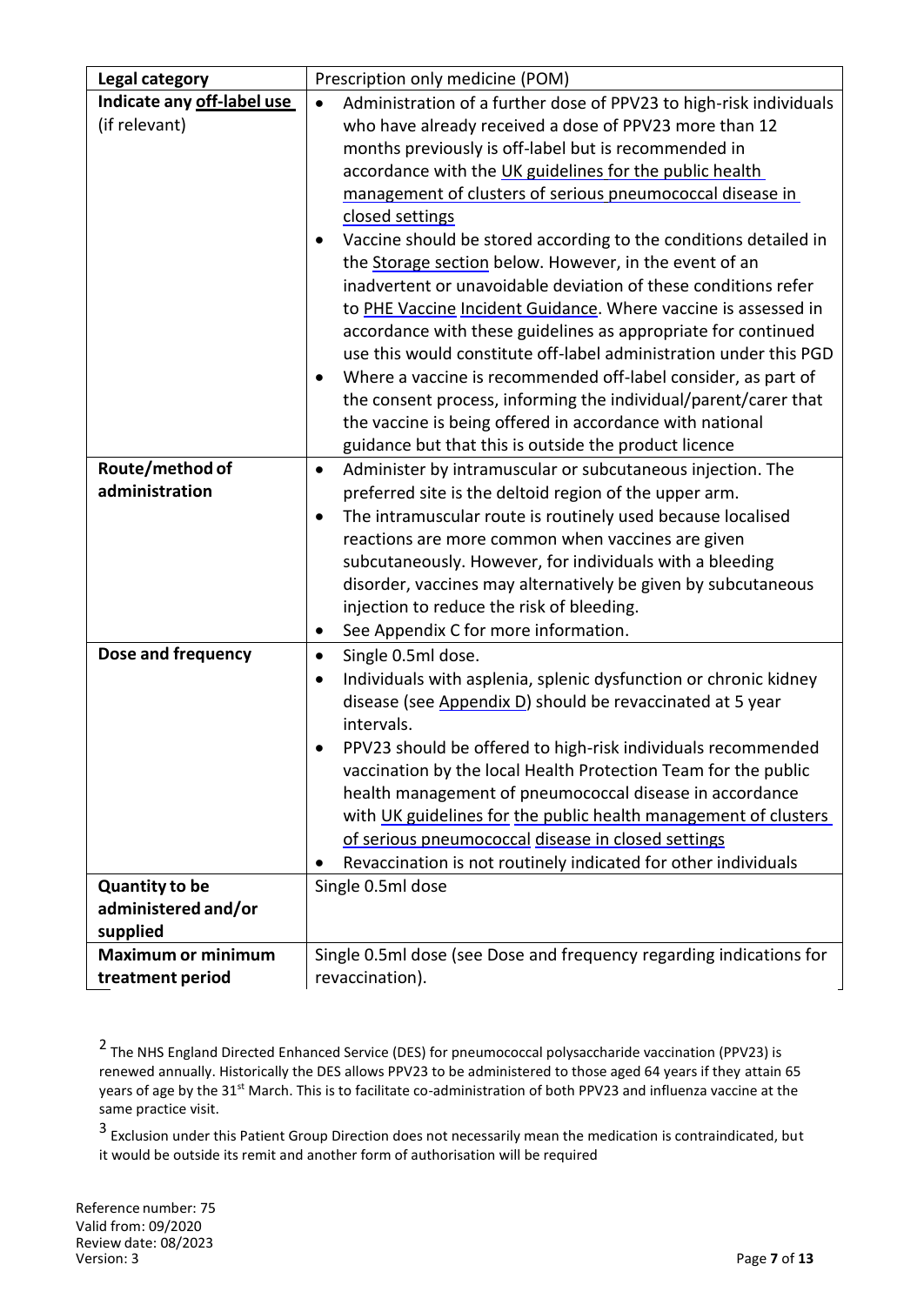| <b>Storage</b>            | $\bullet$ | Store at +2°C to +8°C.                                             |
|---------------------------|-----------|--------------------------------------------------------------------|
|                           |           | Store in original packaging in order to protect from light. Do not |
|                           |           | freeze.                                                            |
|                           |           | In the event of an inadvertent or unavoidable deviation of these   |
|                           |           | conditions, vaccine that has been stored outside the conditions    |
|                           |           | stated above should be quarantined and risk assessed for           |
|                           |           | suitability of continued off-label use or appropriate disposal.    |
|                           |           | Refer to PHE Vaccine Incident Guidance                             |
| <b>Adverse effects</b>    | $\bullet$ | Local reactions following vaccination are very common including    |
|                           |           | pain, swelling, induration and/or redness at the injection site.   |
|                           | $\bullet$ | A low grade fever may occur                                        |
|                           | $\bullet$ | The most common systemic adverse events reported are               |
|                           |           | asthenia/fatigue, myalgia and headache                             |
|                           | $\bullet$ | Hypersensitivity reactions and anaphylaxis can occur but are       |
|                           |           | very rare                                                          |
|                           | $\bullet$ | Other adverse events have been reported in clinical trials and     |
|                           |           | post- marketing surveillance but the frequency of these is not     |
|                           |           | known                                                              |
|                           |           | A detailed list of adverse reactions is available in the vaccine's |
|                           |           | SPC, which is available from the electronic Medicines              |
|                           |           | Compendium website: www.medicines.org.uk                           |
|                           |           | Healthcare professionals and individuals/parents/carers are        |
|                           |           | encouraged to report suspected adverse reactions to the            |
|                           |           | Medicines and Healthcare products Regulatory Agency (MHRA)         |
|                           |           | using the Yellow Card reporting scheme on:                         |
|                           |           | http://yellowcard.mhra.gov.uk                                      |
|                           | $\bullet$ | Any adverse reaction to a vaccine should be documented in the      |
|                           |           | individual's record and the individual's GP should be informed     |
| <b>Records to be kept</b> | $\bullet$ | The administration of any medication given under a PGD must        |
|                           |           | be recorded within the patient's medical records                   |
|                           | $\bullet$ | See Appendix C for more details                                    |

# **9. Patient information**

| Verbal/Written<br>information to be given to | ٠ | Verbal information must be given to patients and or carers for all<br>medication being administered under a PGD |
|----------------------------------------------|---|-----------------------------------------------------------------------------------------------------------------|
| patient or carer                             |   | Where medication is being supplied under a PGD, written<br>patient information leaflet must also be supplied    |
|                                              |   | A patient information leaflet is available on request                                                           |
|                                              |   | Offer the marketing authorisation holder's patient information                                                  |
|                                              |   | leaflet (PIL) provided with the vaccine.                                                                        |
|                                              |   | Immunisation promotional material may be provided as                                                            |
|                                              |   | appropriate: Splenectomy leaflet                                                                                |
|                                              |   | Available from:                                                                                                 |
|                                              |   | www.gov.uk/government/collections/immunisation                                                                  |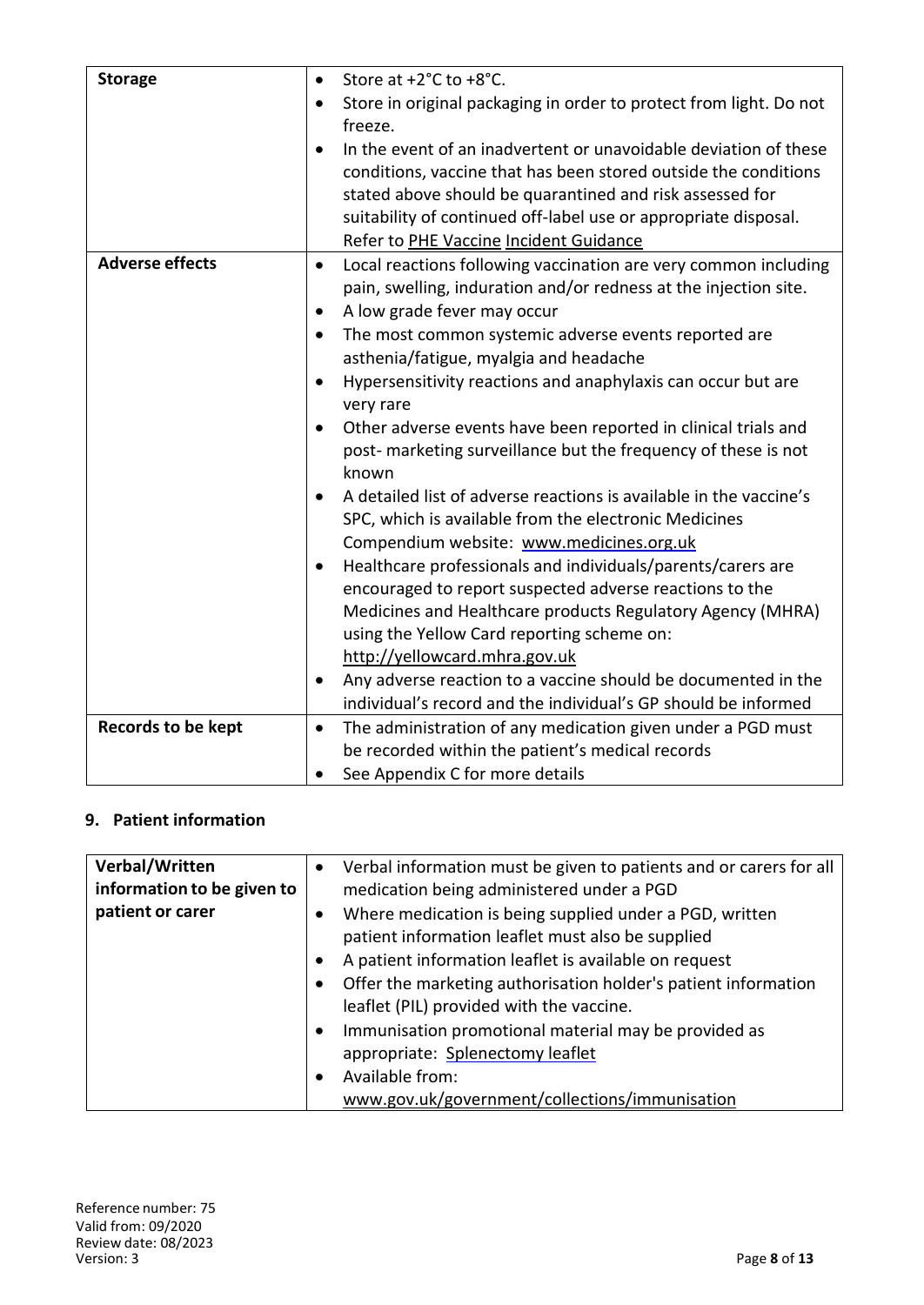| Follow-up advice to be    | If symptoms do not improve or worsen or you become unwell, seek            |  |
|---------------------------|----------------------------------------------------------------------------|--|
| given to patient or carer | medical advice immediately                                                 |  |
|                           | Inform the individual/parent/carer of possible side effects and            |  |
|                           | their management                                                           |  |
|                           | Vaccination may not result in complete protection in all                   |  |
|                           | recipients                                                                 |  |
|                           | Individuals at especially increased risk of serious pneumococcal           |  |
|                           | infection (eg asplenics and those who have received                        |  |
|                           | immunosuppressive therapy for any reason), should be advised               |  |
|                           | regarding the possible need for early antimicrobial treatment in           |  |
|                           | the event of severe, sudden febrile illness                                |  |
|                           | The individual/parent/carer should be advised to seek medical<br>$\bullet$ |  |
|                           | advice in the event of an adverse reaction                                 |  |

# **10. Appendix A**

#### **References**

- 1. British National Formulary (BNF) 2019 available online: https://bnf.nice.org.uk
- 2. Nursing and Midwifery (2018) "The code" available online: https://www.nmc.org.uk
- 3. Current Health Care Professions Council standards of practice
- 4. General Pharmaceutical Council standards
- 5. The General Optical Council
- 6. Electronic medicines compendium available online: https://www.medicines.org.uk

#### **Pneumococcal polysaccharide vaccine**

- Immunisation Against Infectious Disease: The Green Book Chapter [25](https://www.gov.uk/government/publications/pneumococcal-the-green-book-chapter-25) last updated 13 January 2020. https://www.gov.uk/government/collections/immunisation-against- infectious-diseasethe-green-book
- Summary of Product Characteristic for pneumococcal polysaccharide vaccine, Merck Sharp & Dohme Limited. Last updated 01 August 2019. http://www.medicines.org.uk/emc/medicine/1446
- Summary of Product Characteristic for pneumococcal polysaccharide vaccine, Merck Sharp & Dohme Limited. Last updated 01 August 2019. http://www.medicines.org.uk/emc/product/9692/smpc
- NHS public health functions agreement 2019-20 Service specification No.8: Pneumococcal immunisation programme. Published July 2019. https://www.england.nhs.uk/publication/public-health-national-service-specifications/
- Enhanced Service Specification: Seasonal influenza and pneumococcal polysaccharide vaccination programme 2020/21. Published 31 March 2020. https://www.england.nhs.uk/publication/directed-enhanced-service-specification-seasonalinfluenza-and-pneumococcal-polysaccharide-vaccination-programme-2020-21/
- Guidelines for the public health management of clusters and outbreaks of pneumococcal disease in closed settings with high-risk individuals, Public Health England. Updated 21 February 2020. https://www.gov.uk/government/publications/managing-clusters-ofpneumococcal-disease-in-closed-settings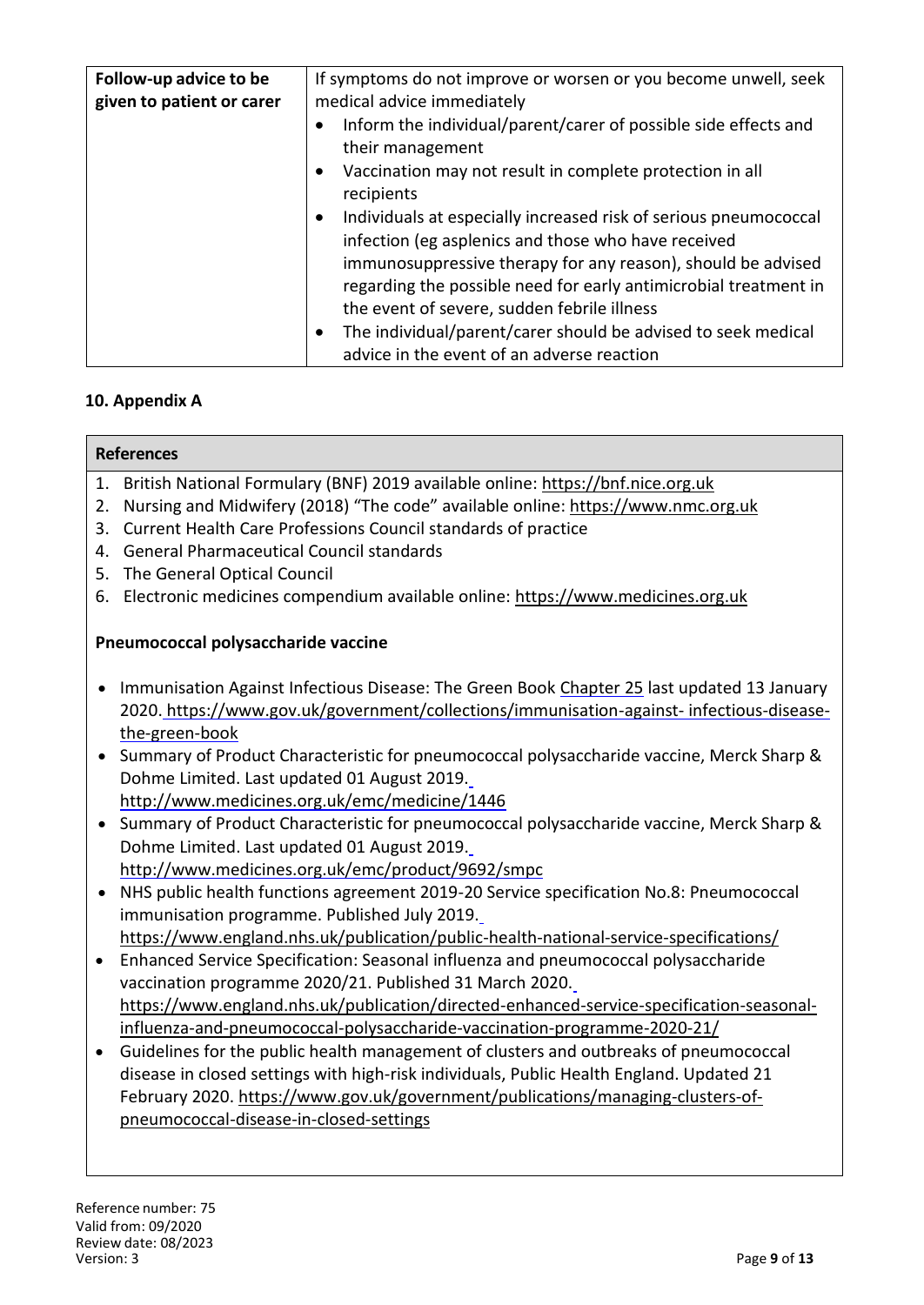#### **General**

- Health Technical Memorandum 07-01: Safe Management of Healthcare Waste. Department of Health 20 March 2013 https://www.gov.uk/government/publications/guidance-on-the-safemanagement-of-healthcare-waste
- National Minimum Standards and Core Curriculum for Immunisation Training. Published February 2018. https://www.gov.uk/government/publications/national-minimum- [standards](https://www.gov.uk/government/publications/national-minimum-standards-and-core-curriculum-for-immunisation-training-for-registered-healthcare-practitioners)[and-core-curriculum-for-immunisation-training-for-](https://www.gov.uk/government/publications/national-minimum-standards-and-core-curriculum-for-immunisation-training-for-registered-healthcare-practitioners) registered-healthcare-practitioners
- NICE Medicines Practice Guideline 2 (MPG2): Patient Group Directions. Published March 2017. https://www.nice.org.uk/guidance/mpg2
- NICE MPG2 Patient group directions: competency framework for health professionals using patient group directions. March 2017. https://www.nice.org.uk/guidance/mpg2/resources
- PHE Immunisation Collection https://www.gov.uk/government/collections/immunisation
- PHE Vaccine Incident Guidance https://www.gov.uk/government/publications/vaccineincident- guidance-responding-to-vaccine-errors

# **11. Appendix B**

# **Health professionals agreed to practice**

- Each registered healthcare professional will hold their own Competency framework which will be signed and agreed by their mentor
- A mentor is defined within the Manx Care policy as any ward/area managers, sisters, senior nurses, GPs, pharmacists or senior paramedics who has completed the PGD training themselves

#### **12. Appendix C**

| Route/method of<br>administration | When administering at the same time as other vaccines care should<br>$\bullet$<br>be taken to ensure that the appropriate route of injection is used<br>for all the vaccinations<br>The vaccines should be given at separate sites, preferably in<br>$\bullet$<br>different limbs. If given in the same limb, they should be given at<br>least 2.5cm apart. The site at which each vaccine was given should<br>be noted in the individual's records<br>The vaccine's normal appearance is a clear colourless solution.<br>The vaccine should be visually inspected for particulate matter and<br>$\bullet$<br>discoloration prior to administration. In the event of any foreign<br>particulate matter and/or variation of physical aspect being<br>observed, do not administer the vaccine<br>The vaccine's SPC provides further guidance on administration and<br>$\bullet$<br>is available from the electronic Medicines Compendium website:<br>www.medicines.org.uk |
|-----------------------------------|-------------------------------------------------------------------------------------------------------------------------------------------------------------------------------------------------------------------------------------------------------------------------------------------------------------------------------------------------------------------------------------------------------------------------------------------------------------------------------------------------------------------------------------------------------------------------------------------------------------------------------------------------------------------------------------------------------------------------------------------------------------------------------------------------------------------------------------------------------------------------------------------------------------------------------------------------------------------------|
| <b>Disposal</b>                   | Equipment used for immunisation, including used vials, ampoules, or<br>discharged vaccines in a syringe or applicator, should be disposed of<br>safely in a UN-approved puncture-resistant 'sharps' box, according to<br>local authority regulations and guidance in the technical memorandum<br>07-01: Safe management of healthcare waste (Department of Health,<br>2013)                                                                                                                                                                                                                                                                                                                                                                                                                                                                                                                                                                                             |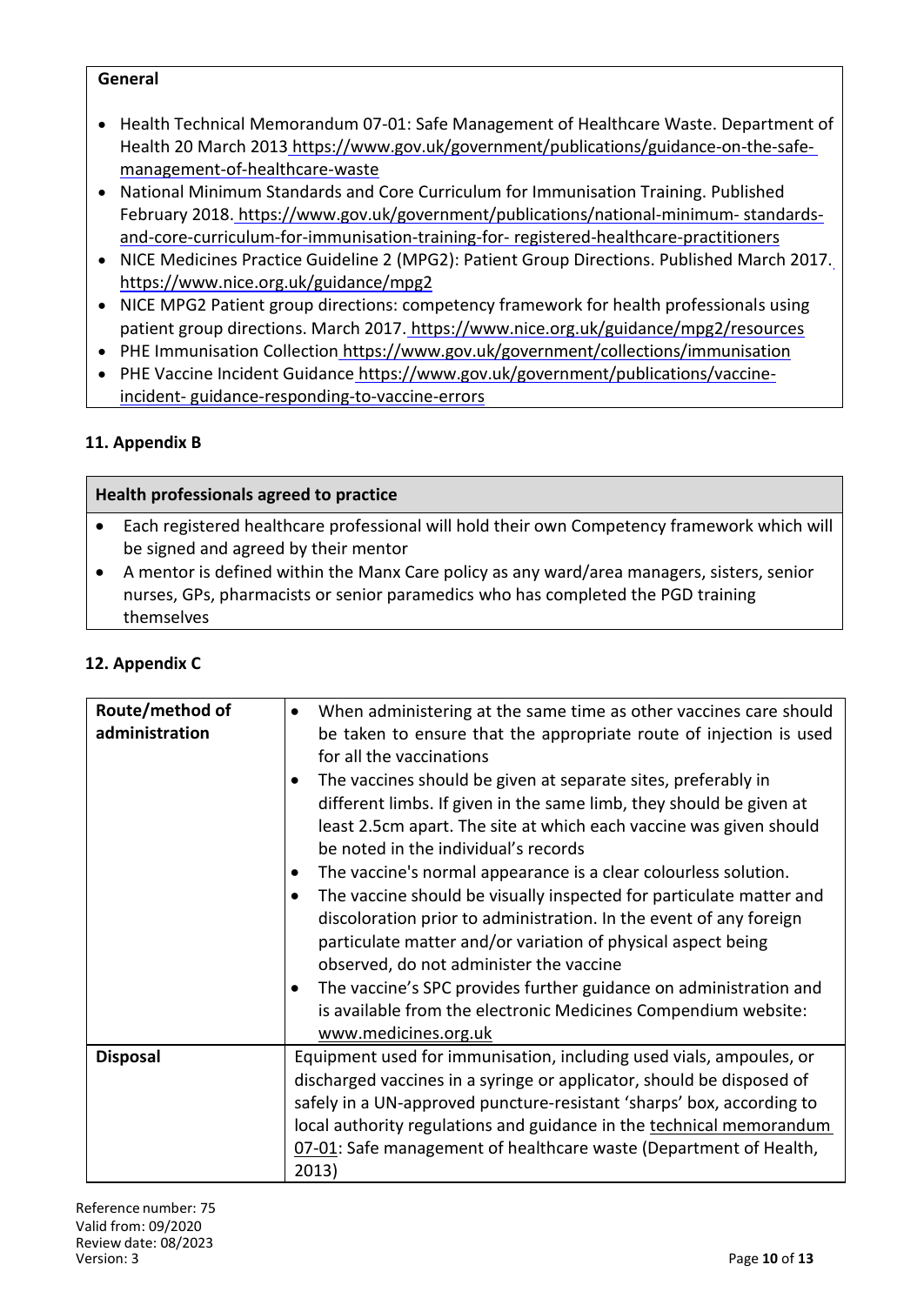| <b>Drug interactions</b>                                                | Immunological response may be diminished in those receiving<br>$\bullet$<br>immunosuppressive treatment but it is important to still immunise<br>this group<br>PPV23 may be given at the same time as other vaccines<br>PPV23 can also be given at the same time as shingles vaccine,<br>$\bullet$<br>Zostavax <sup>®</sup> , as recommended in the 'Green Book' following<br>assessment of the evidence, concluding that there is no reduction in<br>the effectiveness of Zostavax®                                                                                                                                                                                                                                                                                                                                                                                                                                                                                                                                                                                                                                                                                                                                                                                                                                                                                                                                                                                                                                                                                                                                                                                                                                                                                                     |
|-------------------------------------------------------------------------|------------------------------------------------------------------------------------------------------------------------------------------------------------------------------------------------------------------------------------------------------------------------------------------------------------------------------------------------------------------------------------------------------------------------------------------------------------------------------------------------------------------------------------------------------------------------------------------------------------------------------------------------------------------------------------------------------------------------------------------------------------------------------------------------------------------------------------------------------------------------------------------------------------------------------------------------------------------------------------------------------------------------------------------------------------------------------------------------------------------------------------------------------------------------------------------------------------------------------------------------------------------------------------------------------------------------------------------------------------------------------------------------------------------------------------------------------------------------------------------------------------------------------------------------------------------------------------------------------------------------------------------------------------------------------------------------------------------------------------------------------------------------------------------|
| <b>Special considerations/</b><br>additional information<br>(continued) | Ensure there is immediate access to adrenaline (epinephrine) 1 in<br>$\bullet$<br>1000 injection and access to a telephone at the time of vaccination.<br>Minor illnesses without fever or systemic upset are not valid<br>$\bullet$<br>reasons to postpone immunisation. If an individual is acutely<br>unwell, immunisation may be postponed until they have fully<br>recovered.<br>Individuals who are a contact of pneumococcal disease do not<br>$\bullet$<br>usually require PPV23. Immunisation may be indicated for close<br>contacts where there is a confirmed cluster of serious<br>pneumococcal disease in a closed setting and should be on the<br>advice of your local Health Protection Team.<br>Pneumococcal vaccines may be given to pregnant women when the<br>٠<br>need for protection is required without delay. There is no evidence<br>of risk from vaccinating pregnant women or those who are breast-<br>feeding with inactivated viral or bacterial vaccines or toxoids.<br><b>Timing of vaccination</b><br>Wherever possible, immunisation or boosting of<br>immunosuppressed or HIV-positive individuals should be either<br>carried out before immunosuppression occurs or deferred until an<br>improvement in immunity has been seen. The optimal timing for<br>any vaccination should be based upon a judgement about the<br>relative need for rapid protection and the likely response. For<br>individuals due to commence immunosuppressive treatments,<br>inactivated vaccines should ideally be administered at least two<br>weeks before commencement. In some cases this will not be<br>possible and therefore vaccination may be carried out at any time<br>and re-immunisation considered after treatment is finished and<br>recovery has occurred |
|                                                                         | Ideally PPV23 should be given four to six weeks before elective<br>splenectomy or initiation of treatment such as chemotherapy or<br>radiotherapy. Where this is not possible, it can be given up to two<br>weeks before treatment<br>If it is not practicable to vaccinate two weeks or more before<br>splenectomy, immunisation should be delayed until at least two<br>weeks after the operation<br>If it is not practicable to vaccinate two weeks or more before<br>$\bullet$<br>initiation of chemotherapy and/or radiotherapy, immunisation<br>should be delayed until at least three months after completion of<br>therapy in order to maximise the response to the vaccine.                                                                                                                                                                                                                                                                                                                                                                                                                                                                                                                                                                                                                                                                                                                                                                                                                                                                                                                                                                                                                                                                                                     |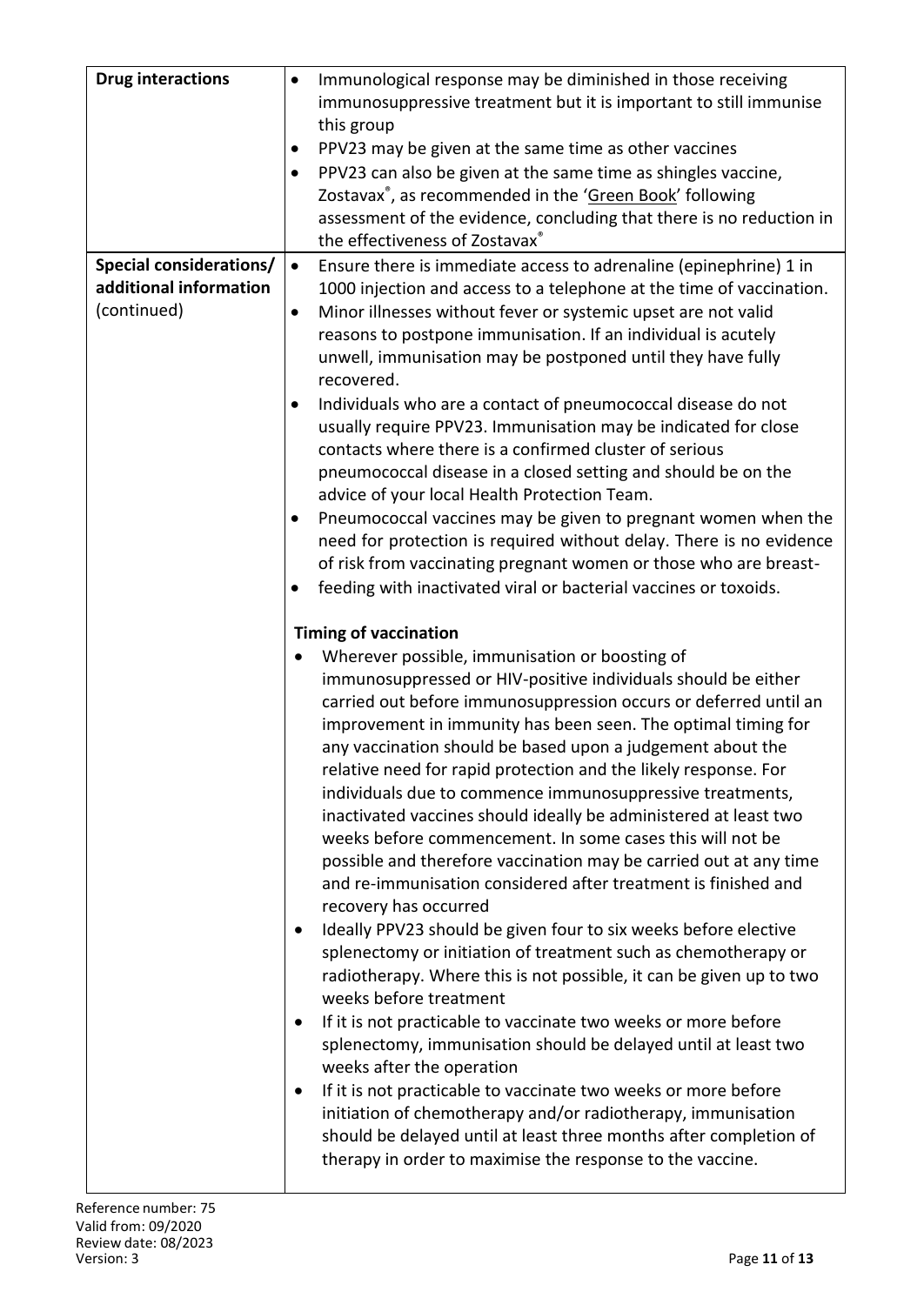| <b>Special considerations/</b><br>additional information<br>(continued) | Immunisation of these individuals should not be delayed if this is<br>$\bullet$<br>likely to result in failure to vaccinate<br>Splenectomy, chemotherapy or radiotherapy should never be<br>$\bullet$<br>delayed to allow time for vaccination                                                                                                                                                                                                                                                                                                            |  |
|-------------------------------------------------------------------------|-----------------------------------------------------------------------------------------------------------------------------------------------------------------------------------------------------------------------------------------------------------------------------------------------------------------------------------------------------------------------------------------------------------------------------------------------------------------------------------------------------------------------------------------------------------|--|
| <b>Records to be kept</b>                                               | Record:                                                                                                                                                                                                                                                                                                                                                                                                                                                                                                                                                   |  |
|                                                                         | that valid informed consent was given<br>name of individual, address, date of birth and GP with whom the<br>individual is registered<br>name of immuniser<br>name and brand of vaccine<br>date of administration<br>dose, form and route of administration of vaccine<br>$\bullet$<br>quantity administered<br>batch number and expiry date<br>$\bullet$<br>anatomical site of vaccination<br>advice given, including advice given if excluded or declines<br>immunisation<br>details of any adverse drug reactions and actions taken<br>supplied via PGD |  |
|                                                                         | Records should be signed and dated (or a password controlled<br>immuniser's record on e-records)<br>All records should be clear, legible and contemporaneous:                                                                                                                                                                                                                                                                                                                                                                                             |  |
|                                                                         |                                                                                                                                                                                                                                                                                                                                                                                                                                                                                                                                                           |  |
|                                                                         | This information should be recorded in the individual's GP record.<br>Where vaccine is administered outside the GP setting appropriate<br>health records should be kept and the individual's GP informed<br>The local Child Health Information Systems team (Child Health<br>Records Department) must be notified using the appropriate<br>documentation/pathway as required by any local or contractual<br>arrangement                                                                                                                                   |  |
|                                                                         | A record of all individuals receiving treatment under this PGD should<br>also be kept for audit purposes in accordance with local policy                                                                                                                                                                                                                                                                                                                                                                                                                  |  |